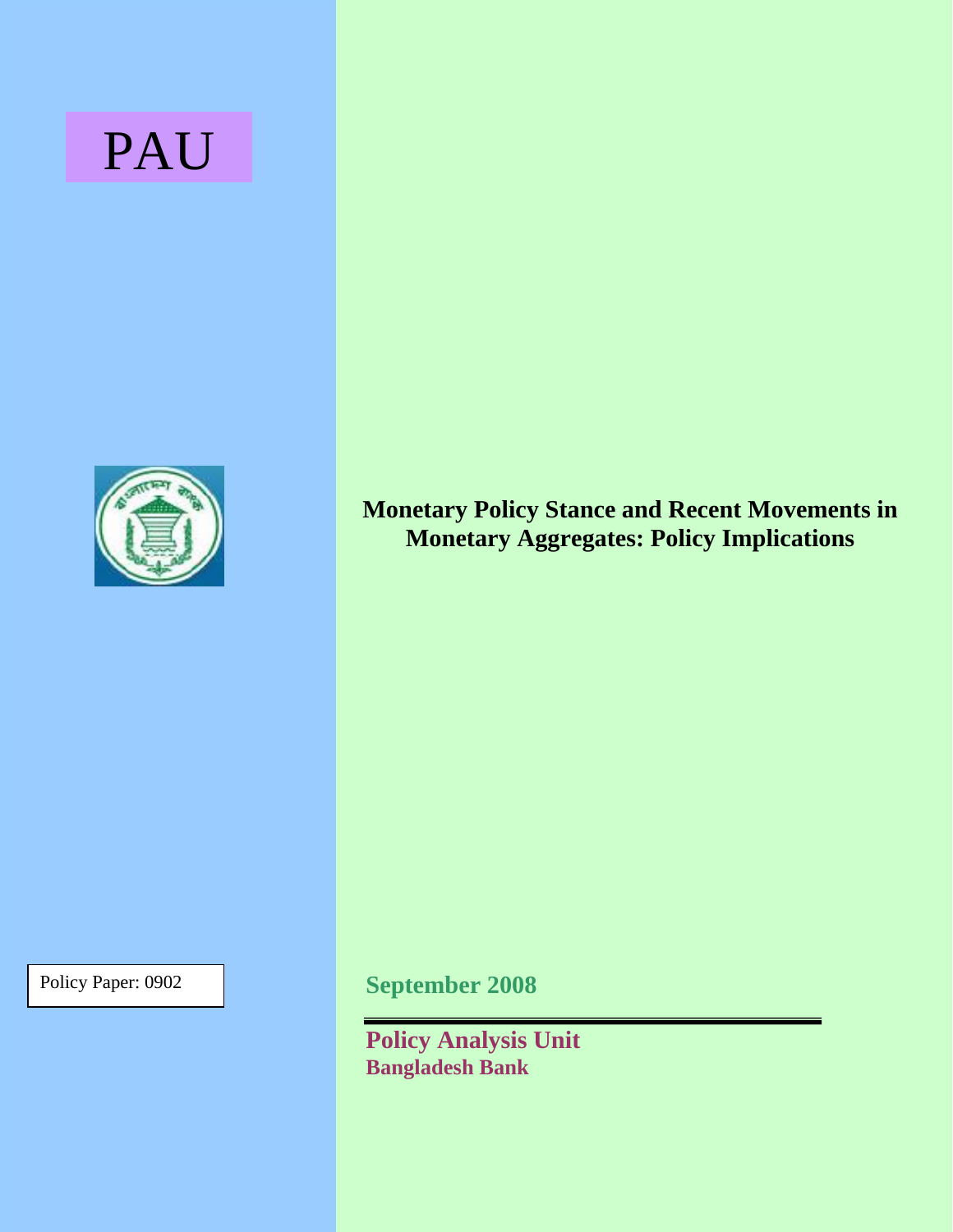# **Monetary Policy Stance and Recent Movements in Monetary Aggregates: Policy Implications**[∗](#page-1-0)

The Bangladesh Bank's (BB) bi-annual monetary policy statement adopted a policy stance for the first half (July-December 2008) of FY09 that aims at ensuring reasonable price stability and supporting sustainable output growth. In the backdrop of 6.2 percent GDP growth and 9.94 percent average CPI inflation in FY08, annual monetary program of BB for FY09 has been set assuming real GDP growth of 6.5 percent and average inflation of around 9.0 percent during the fiscal year.<sup>1</sup> It may be mentioned that BB's monetary policy uses repo, reverse repo, and BB bill rates as policy instruments for influencing financial and real sector prices toward the targeted path of inflation. The annual monetary program adopts reserve money (RM) as the operating target while broad money (M2) is used as the intermediate target.

The underlying assumption is that the growth of monetary aggregates (such as M2) has a direct impact on the domestic price level. Therefore, by controlling the growth of monetary aggregates, BB aims to achieve price stability. In practice, BB sets a growth rate of RM that is deemed consistent with targeted inflation, with the idea that this RM growth will in turn lead to a growth rateof M2 that is consistent with target inflation and adequate liquidity in the economy.<sup>2</sup>

This note examines recent movements in net domestic asset (NDA) and net foreign asset (NFA) of BB vis-à-vis the proposed monetary program for FY09 and brings out possible policy implications and management options that might become necessary in the event of any potential surge in liquidity expansion.

# **1. Past Movements in Monetary Aggregates**

This section examines the movement in monetary aggregates in the recent past in order to draw conclusions regarding the nature of relationship between relevant variables and their probable impacts.

# **1.1 Inflation and M2 Growth**

 $\overline{a}$ 

The relationship between the growth rate of M2 and inflation is relatively weak in Bangladesh (Figure 1).<sup>[3](#page-1-3)</sup> In general, there does not exist any credible evidence of a clear, stable relationship between the growth of M2 and inflationary dynamics in the country in recent times. Moreover, the relationship seems to have become much less clear even after taking into account the lagged impact of M2 growth on inflation. This shows that although BB is able to influence the monetary aggregates using the policy tools, the tools are losing effectiveness in controlling inflation in view of the increasingly complex nature of price dynamics in the country. One important

<span id="page-1-0"></span><sup>∗</sup> This note has been prepared by Mustafa K. Mujeri and Md. Ezazul Islam of Policy Analysis Unit and Abdus Samad Sarkar of Monetary Policy Department, Bangladesh Bank. 1

<span id="page-1-1"></span>See, Monetary Policy Statement July-December 2008*, Bangladesh Bank Quarterly*, 5(4), April-June 2008, Bangladesh Bank. 2

<span id="page-1-2"></span><sup>&</sup>lt;sup>2</sup> However, if the close link between RM and M2 weakens as the financial sector develops and a more diverse array of financial assets becomes available, a new approach to monetary policy would be warranted. 3

<span id="page-1-3"></span><sup>&</sup>lt;sup>3</sup> Over the last 12 years, the correlation coefficient between M2 growth and inflation turns out negative while the value is estimated at 0.33 between FY00 and FY08.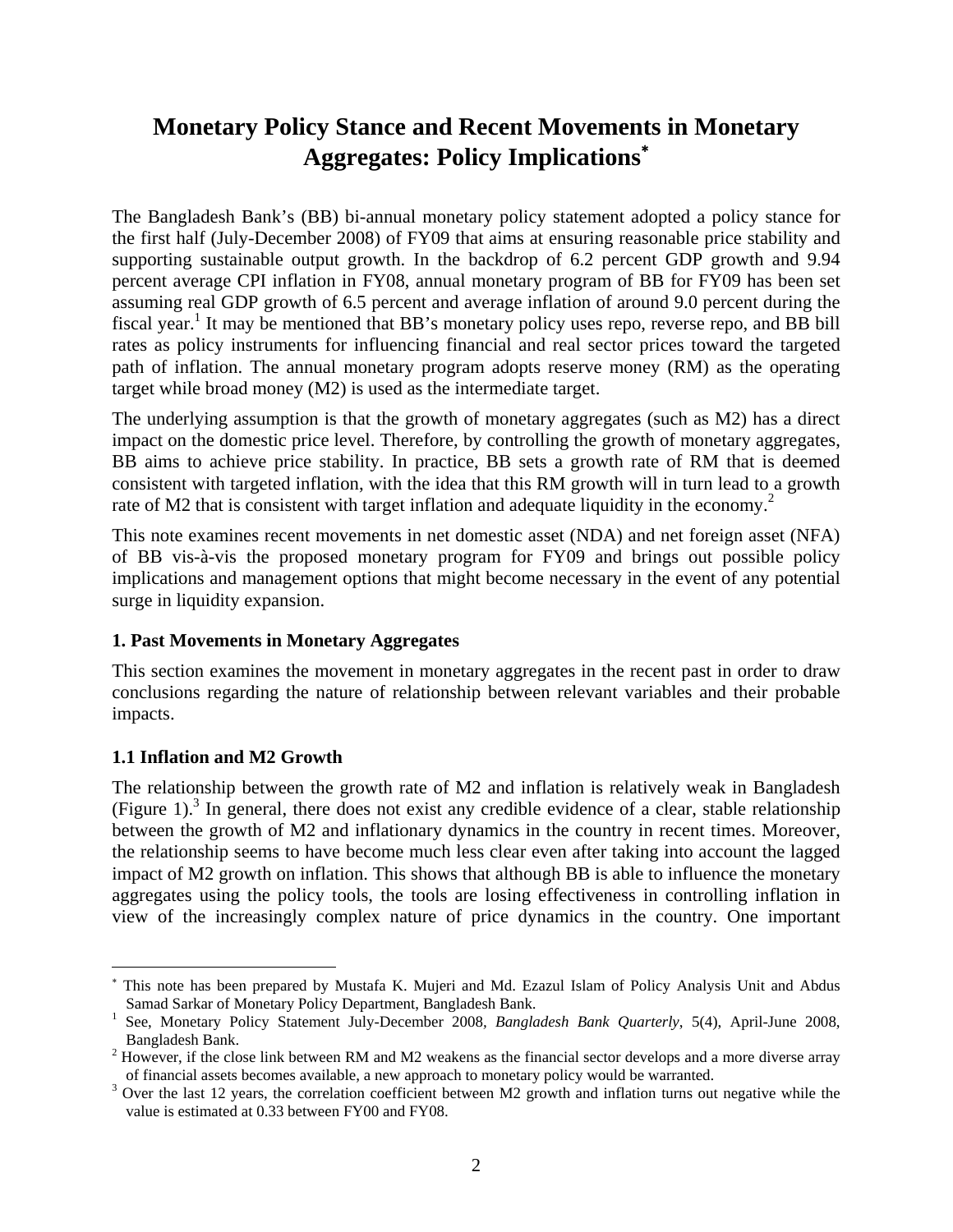implication of the above development is that, in such situations, contractionary monetary policy may not be very effective in maintaining low inflation.



One reason for this weak relationship lies in the underlying sources of inflationary pressure. Recent inflationary pressures have originated largely from supply shocks affecting several key prices such as food, fuel, and other essential products.4 In such situations, undue reduction of M2 gro[w](#page-2-0)th may become counterproductive through worsening the negative impact of inflationary supply side shocks on economic growth through reducing liquidity and raising Source: *Economic Trends*, BB. interest rates.

|                 | Figure 2: Annual Movement in Levels of RM, NFA and NDA                                                                            |  |  |  |  |  |  |  |  |  |
|-----------------|-----------------------------------------------------------------------------------------------------------------------------------|--|--|--|--|--|--|--|--|--|
|                 | 600                                                                                                                               |  |  |  |  |  |  |  |  |  |
| In billion Taka | 500                                                                                                                               |  |  |  |  |  |  |  |  |  |
|                 | 400                                                                                                                               |  |  |  |  |  |  |  |  |  |
|                 | 300                                                                                                                               |  |  |  |  |  |  |  |  |  |
|                 | 200                                                                                                                               |  |  |  |  |  |  |  |  |  |
|                 | 100                                                                                                                               |  |  |  |  |  |  |  |  |  |
|                 | $\overline{0}$                                                                                                                    |  |  |  |  |  |  |  |  |  |
|                 | <b>FY02</b><br><b>FY07</b><br><b>FY08</b><br><b>FY99</b><br><b>FY01</b><br><b>FY03</b><br><b>FY04</b><br>FY05 FY06<br><b>FY00</b> |  |  |  |  |  |  |  |  |  |
|                 | $-RM \rightarrow NFA \rightarrow NDA$<br>Sources: Economic Trends, BB                                                             |  |  |  |  |  |  |  |  |  |

| Table 1: Share of NDA and NFA in RM Changes |              |                 |            |       |  |  |  |  |  |
|---------------------------------------------|--------------|-----------------|------------|-------|--|--|--|--|--|
|                                             | Change in RM | Share $(\%)$ of |            |       |  |  |  |  |  |
| Fiscal                                      | (billion Tk) | <b>NFA</b>      | <b>NDA</b> | Total |  |  |  |  |  |
| year                                        |              |                 |            |       |  |  |  |  |  |
| <b>FY00</b>                                 | 23.2         | 54.4            | 45.6       | 100   |  |  |  |  |  |
| <b>FY01</b>                                 | 18.6         | $-44.4$         | 144.4      | 100   |  |  |  |  |  |
| <b>FY02</b>                                 | 46.1         | 53.1            | 46.9       | 100   |  |  |  |  |  |
| <b>FY03</b>                                 | 7.8          | 605.7           | $-505.7$   | 100   |  |  |  |  |  |
| <b>FY04</b>                                 | 19.4         | 84.8            | 15.2       | 100   |  |  |  |  |  |
| <b>FY05</b>                                 | 32.9         | 35.5            | 64.5       | 100   |  |  |  |  |  |
| <b>FY06</b>                                 | 83.2         | 48.3            | 51.7       | 100   |  |  |  |  |  |
| <b>FY07</b>                                 | 62.1         | 163.1           | $-63.1$    | 100   |  |  |  |  |  |
| <b>FY08</b>                                 | 87.2         | 47.0            | 53.0       | 100   |  |  |  |  |  |



#### **1.2 Movement in Reserve Money**

<u>.</u>

In absolute terms, reserve money (RM) has experienced a secular rise over the years reaching Tk. 527.9 billion in FY08 from Tk. 170.7 billion in FY00. This has been contributed by increase in both net domestic asset (NDA) and net foreign asset (NFA), although there has been some change in their relative contribution with NFA regaining its importance since FY06 (Figure 2). Moreover, wide fluctuation can be observed in the yearly growth rate of RM since FY00; varying within a range of 3.3 percent in FY03 and 28.1 percent in FY06 (Figure 3). The growth rate was 16.4 percent in FY07 and 19.8 percent in FY08.

The growth rates of NDA and NFA, however, showed more violent changes. The NDA growth varied between (-) 24.7 percent in FY03 and 31.2 percent in FY08 while NFA growth fluctuated between (-) 13.9 percent in FY01 and 62.2 percent in FY03.<sup>[5](#page-2-1)</sup> The growth rate of NDA was (-)

<span id="page-2-0"></span><sup>&</sup>lt;sup>4</sup> Monetary aggregates influence the domestic price level through demand side effects on purchasing power. If, however, inflationary pressures originate from supply side shocks, changes in M2 growth will have a limited impact on inflation dynamics.

<span id="page-2-1"></span><sup>&</sup>lt;sup>5</sup> Over FY00-FY08, the coefficient of variation of NDA is 19.7 whereas similar value for NFA is high at 63.2.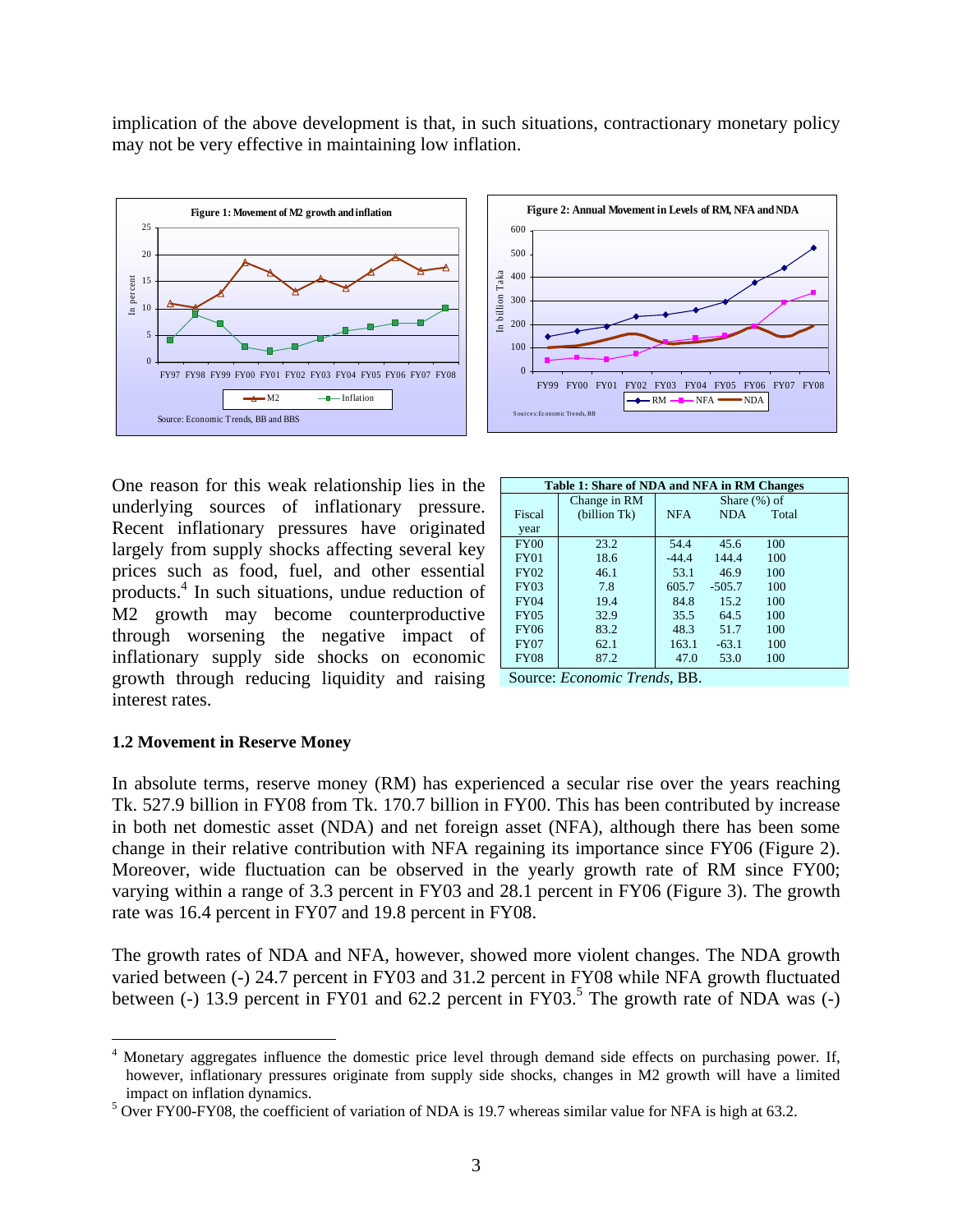20.9 percent in FY07 and 31.2 percent in FY08 while the corresponding values were 52.9 percent and 14.0 percent for NFA.



Over the years, one important characteristic of changes in NDA and NFA is noticed. In most years, their growth rates moved in opposing directions thereby reducing the vulnerability of RM growth. This can also be seen from the contribution of NDA and NFA to absolute yearly change in RM (Table 1). Although no definite pattern emerges, it is clear that any large movement of NDA (or NFA) is generally offset by countervailing movement in the other.

#### **Monthly variations in NDA and NFA**

The monthly movements in the level and growth of RM, NDA and NFA during FY07 and FY08 are plotted in Figures 4 and 5. Although the fluctuations in the levels are mostly irregular, the monthly growth rates reveal some seasonal patterns. For NDA, seasonal peaks are observed in September, December, and around April/May while the troughs are in November, January, and June of the fiscal year. On the other hand, the peaks for NFA are in December and June while the troughs are in September, January, and April/May.

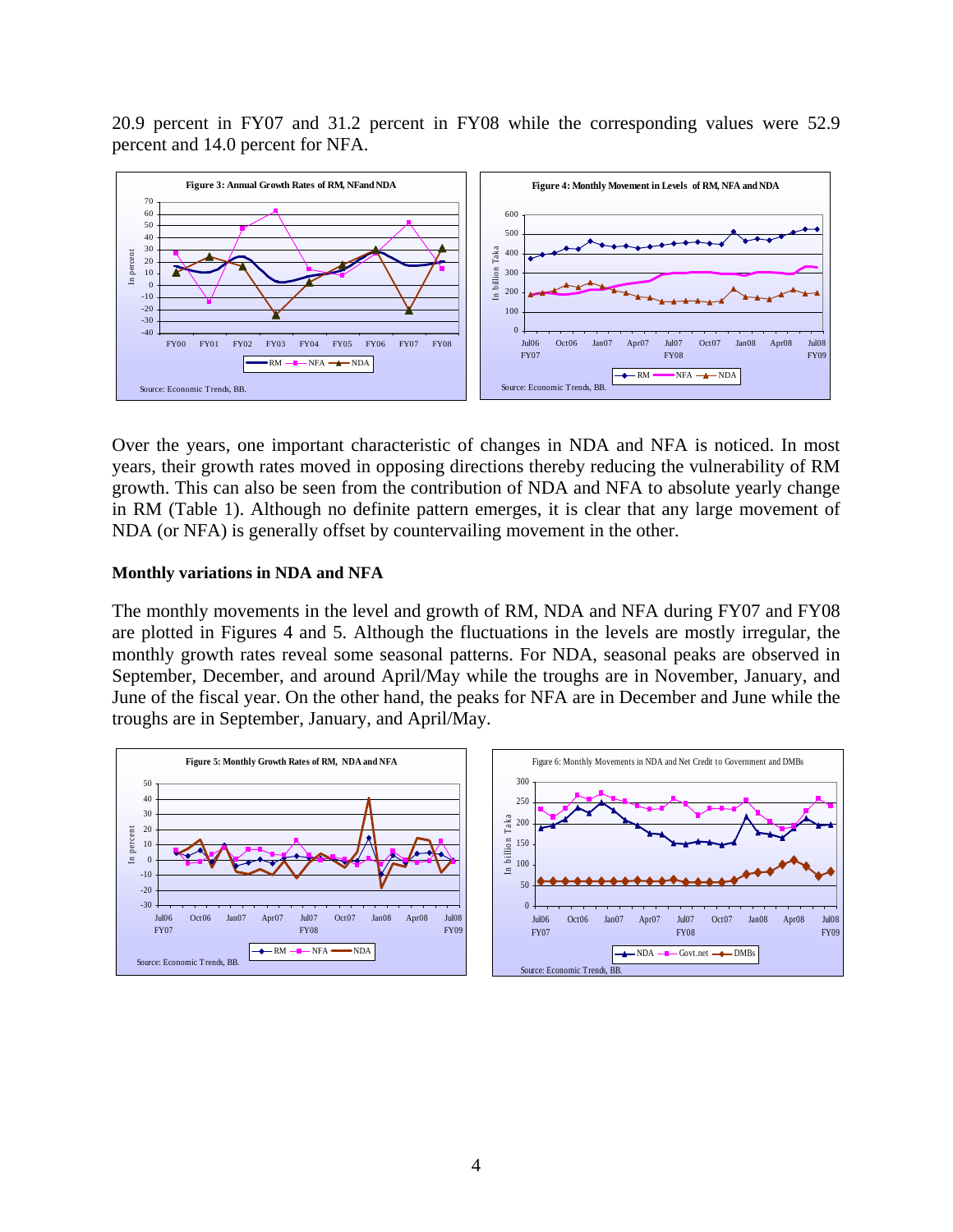The above analysis shows two important characteristics of NDA and NFA. *First,* movements in NDA and NFA are such that their growth should not be seen in isolation in order to assess the potential impact on monetary expansion. *Second,* movements in NDA and NFA have some distinct seasonal patterns which should be taken into account in evaluating the potential impact on yearly monetary aggregates.



The movement in NDA is governed by two of its important constituents—net credit to the government and to DMBs (Figure 6). For NFA, the single most important determinant is the foreign exchange reserves (Figure 7). The accumulation of reserves is governed by the overall balance in the balance of payments. Over the last three years, overall balance has been positive: USD 338 million, USD 1493 million, and USD 604 million in FY06, FY07, and FY08 respectively.

#### **2. Monetary Program for FY09 and Recent Developments**

The monetary program of BB sets RM growth at 17.2 percent and M2 growth at 17.5 percent for FY09 compared with 19.8 percent and 17.6 percent respectively in FY08. It is presumed that the growth of private sector credit would be 18.5 percent and, as indicated in FY09 budget, net credit to the government would not exceed Tk. 135 billion in FY09. In addition, it is assumed that net credit to the non-financial public sector would be Tk. 10 billion. $6$  During the year, the assumed increase in NFA would be by Tk. 56.6 billion (Tk. 41.2 billion on account of BB's balance sheet and Tk. 15.4 billion based on BoP).

1



<span id="page-4-0"></span><sup>&</sup>lt;sup>6</sup> This represents fuel and related subsidy for BPC, PDB, and Petrobangla. The amount was (-)55 billion in FY08 due to adjustment of credit through issue of bond (Tk 73.23 billion) by the government in favor of BPC. Despite this adjustment, BPC borrowed around Tk. 21.0 billion in FY08.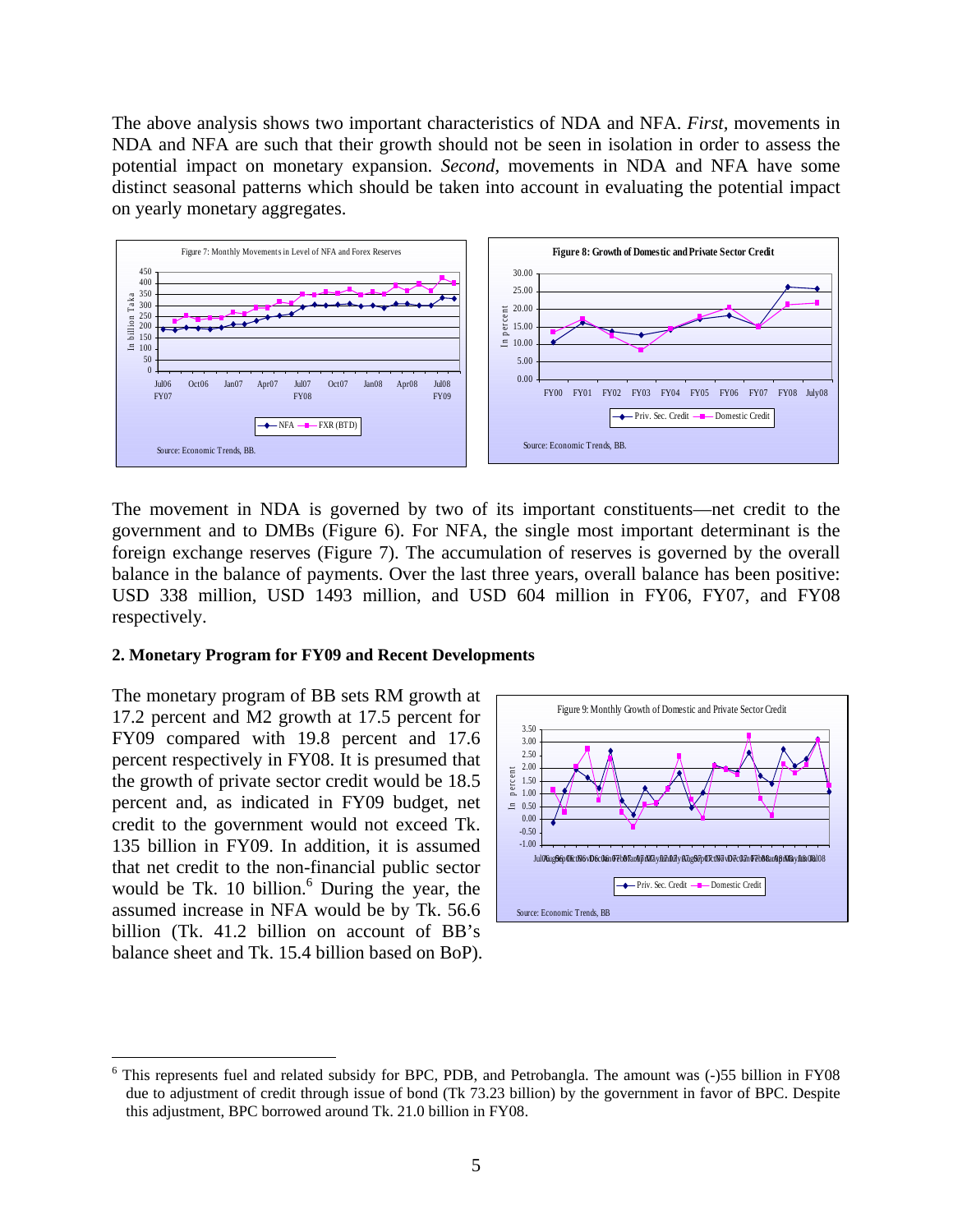Recent changes in related monetary aggregates are given in Table 2. It shows that although RM grew until June 2008, it

slightly declined in July 2008. As for NDA, it fell in June 2008 after reaching a peak in May 2008 but marginally increased in July 2008. On the other hand, NFA reached its peak in June 2008 and declined in July 2008. In general, these monthly movements seem consistent with the seasonal pattern as indicated earlier.

| <b>Table 2: Recent Movements in Selected Monetary Aggregates</b>                                                                                        |                         |            |            |                                 |             |                               |  |  |  |
|---------------------------------------------------------------------------------------------------------------------------------------------------------|-------------------------|------------|------------|---------------------------------|-------------|-------------------------------|--|--|--|
| Month/year                                                                                                                                              | Value (in billion Taka) |            |            | Net credit (in Billion<br>Taka) |             | Forex reserve<br>(in million) |  |  |  |
|                                                                                                                                                         | RM                      | <b>NDA</b> | <b>NFA</b> | Govt.                           | <b>DMBs</b> | USD)                          |  |  |  |
| Jun 06                                                                                                                                                  | 378.6                   | 187.2      | 191.4      | 250.8                           | 63.5        | 3,483.8                       |  |  |  |
| Jun 07                                                                                                                                                  | 445.6                   | 152.9      | 292.7      | 259.3                           | 64.4        | 5.077.2                       |  |  |  |
| Dec 07                                                                                                                                                  | 514.6                   | 217.1      | 297.5      | 255.5                           | 77.1        | 5,514.6                       |  |  |  |
| Mar 08                                                                                                                                                  | 469.6                   | 164.8      | 304.8      | 186.9                           | 101.0       | 5,302.5                       |  |  |  |
| Apr $08$                                                                                                                                                | 487.9                   | 188.3      | 299.6      | 193.5                           | 111.3       | 5.773.0                       |  |  |  |
| May 08                                                                                                                                                  | 509.1                   | 212.0      | 297.1      | 228.3                           | 97.3        | 5,335.4                       |  |  |  |
| Jun <sub>08</sub>                                                                                                                                       | 527.9                   | 194.3      | 333.6      | 260.0                           | 73.3        | 6,148.8                       |  |  |  |
| <b>Jul 08</b>                                                                                                                                           | 524.9                   | 196.4      | 328.5      | 241.6                           | 82.6        | 5,820.1                       |  |  |  |
| Aug $08^P$<br>$S_{\text{out}}$ $E_{\text{non}}$ $T_{\text{non}}$ $I_{\text{c}}$ $\text{DD}$ $\text{D}$ $\text{D}$ $\text{D}$ $\text{D}$ $\text{Cov}(s)$ | 478.6                   | 185.8      | 292.8      | 213.1                           | 65.8        | 5,965.8                       |  |  |  |

Source: *Economic Trends*, BB. P= Provisional

Domestic credit has, however, expanded significantly during the period (Figure 8). Overall, domestic credit grew by 21.1 percent in FY08, highest over the last ten years and the growth rate increased to 21.6 percent (year-on-year basis) in July 2008. The growth rate of private sector credit has also been higher at 26.1 percent in FY08 which slightly declined to 25.7 percent in July 2008. The monthly movement in the growth of private sector credit also shows sustained increase especially since March 2008 (Figure 9).

On the external front, despite significant increase in trade deficit to more than USD 5.5 billion, the current account balance (CAB) showed a surplus of USD 672 million in FY08 due mainly to robust growth of remittances by more than 32 percent to USD 7.9 billion. The overall balance was recorded at USD 604 million with a total aid inflow of nearly USD 2.0 billion (up from USD 1.6 billion in FY07). Recent data show that the external sector continues to show robust performance. Total exports grew by 15.9 percent in FY08 and export growth in July 2008 is more than 4 percent over the previous month. Import payments during FY08 increased by 26.1 percent over the previous fiscal year. In terms of LC settlement, import growth (year-on-year) was nearly 32 percent in July 2008 but was lower by 6.8 percent over June 2008. The provisional figure shows that LC settled further declined to USD 1.81 billion in August 2008 from USD 1.95 billion in the previous month reflecting lower import of food products. For remittances, the growth rate was 32.4 percent in FY08. The year-on-year growth in remittances was 44.7 percent in July and 55.6 percent (provisional) in August 2008; however growth rates over previous months were 8.9 percent and  $(-)$  10.7 percent respectively.

In general, recent developments indicate that the external sector performance is likely to become more favorable with corrections in most food commodity markets including the oil market. Among others, this would reduce the pressure on trade balance and, with expected healthy growth in remittances, it is more likely that the overall balance of payments would not be strained in the coming months. The monetary program of BB assumes NFA to grow by 15.0 percent (14.3 percent of BB) during FY09. However, if there is a potential surge in NFA, BB needs to take measures to maintain exchange rate stability and prevent appreciation of Taka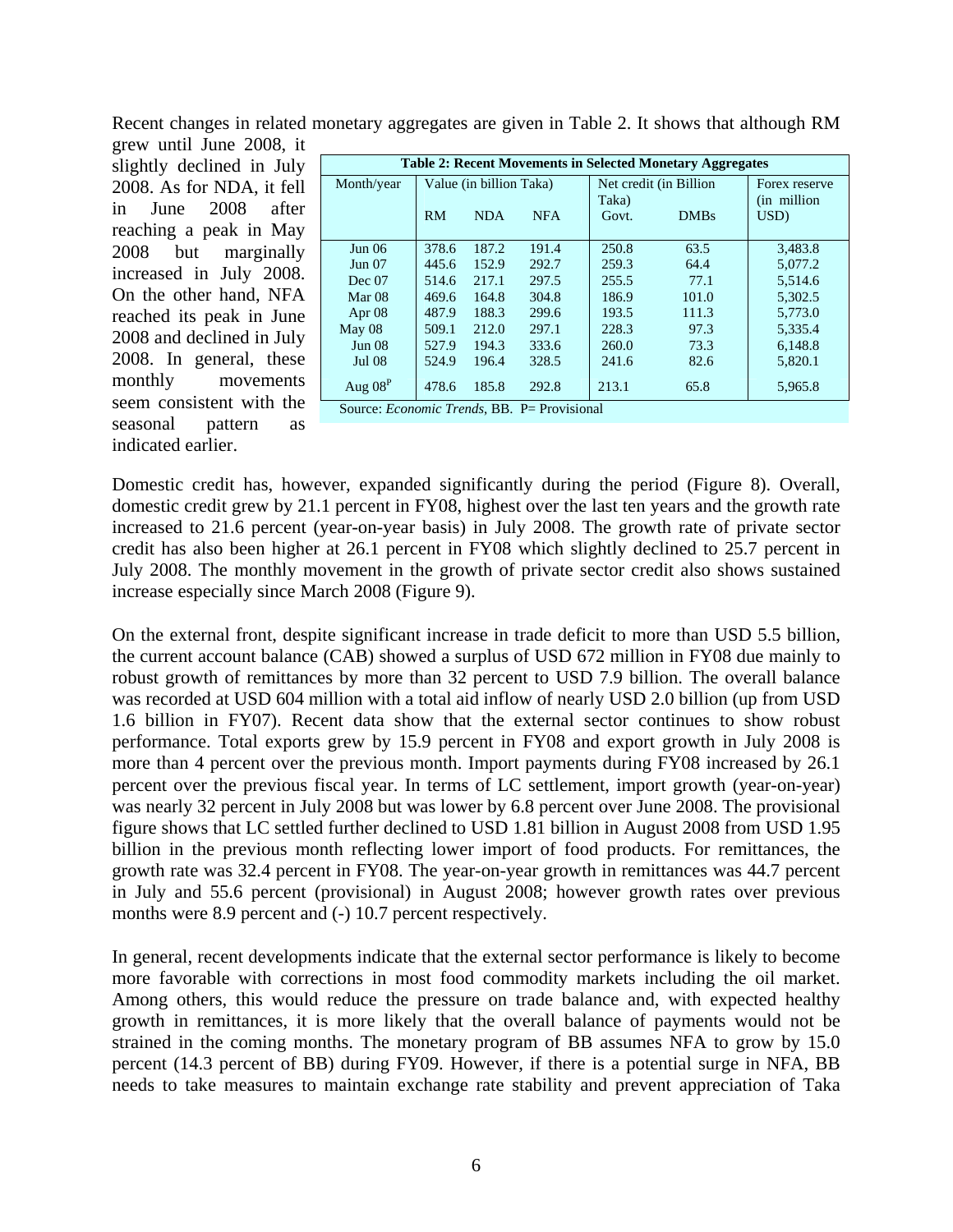resulting from reserve build up. In such a situation, BB needs also to contain resulting monetary expansion in order to prevent any inflationary pressure.

# **3. Policy Implications**

In Bangladesh, the most immediately recognizable causes of recent inflation are the coincident increase in food (due to domestic production disruptions and world price hikes) and oil prices. Despite recent drops, the prices of both food and oil are likely to remain high in real terms for a while in the world market.

The twelve month point-to-point CPI inflation in the country increased to 10.82 percent in July 2008 from 10.04 percent in June 2008. Although food inflation declined during the month (from 14.10 percent in June 2008 to 13.92 percent in July 2008), nonfood inflation sharply rose from 3.54 percent to 5.93 percent over the period responding mainly to the upward adjustment in fuel oil prices in the domestic market. It is expected that the present downward trend in food inflation will continue in the coming months and, with a weight of nearly 59 percent of food items in the consumption basket, this will create significant moderating effect on the overall inflationary pressure. However, the increase in nonfood inflation may remain as a matter of concern especially in bringing overall inflation down significantly as noted earlier. In addition to fuel oil price adjustment, high nonfood inflation may persist in the coming months due to three major factors: (i) strong domestic demand;<sup>[7](#page-6-0)</sup> (ii) high private sector credit growth; and (iii) high consumer spending emanating from Eid and Puja festivals.

In the domestic economy, the recent rebound of agriculture (especially *boro* rice production) and manufacturing sectors would clearly help BB in bringing inflation down from beyond its comfort level. With several favorable developments, the government also has a greater leverage on the domestic food grains market at present.<sup>[8](#page-6-1)</sup> Thus higher domestic production and downward movement in prices of essential commodities in the global market are likely to ease domestic inflationary pressures in the coming months. Some preliminary analysis by PAU indicates that although CPI inflation for the next few months will be around the current levels, it will start moderating from the second half of FY09 in the absence of any unexpected shocks, and inflation will come down to 7.75-8.25 percent by the end of FY09.

<span id="page-6-0"></span><sup>1</sup> 7 There are multiple sources of demand pressure currently operating in the economy, such as historically observed destabilizing nature of the fiscal policy (see *Monetary Policy Review* 3(2), April 2008) fueled by record increase in current spending, rise in public sector salaries and wage/salary adjustments in other sectors, and high inflow of remittances. Moreover, with national and upazila elections scheduled in December 2008, private sector spending is likely to be higher than normal. In this context, it is also important to note that countries like India, Pakistan, Sri Lanka, and Vietnam are currently facing high rates of inflation mainly due to excessive demand pressure and high domestic liquidity expansion.

<span id="page-6-1"></span><sup>&</sup>lt;sup>8</sup> Among others, the government rice stock has increased to nearly 1.2 million tons which is well above the level of 0.5 million tons during this time last year. The expectation of coming *aman* crop production appears bright as well with no substantial damage expected from flood or natural calamities. The activities in other sectors are also picking up as evidenced from upturn in import of capital and intermediate goods and private sector credit demand. Overall, production levels are likely to go up significantly in FY09 that may result in a GDP growth exceeding the fiscal year's target of 6.5 percent.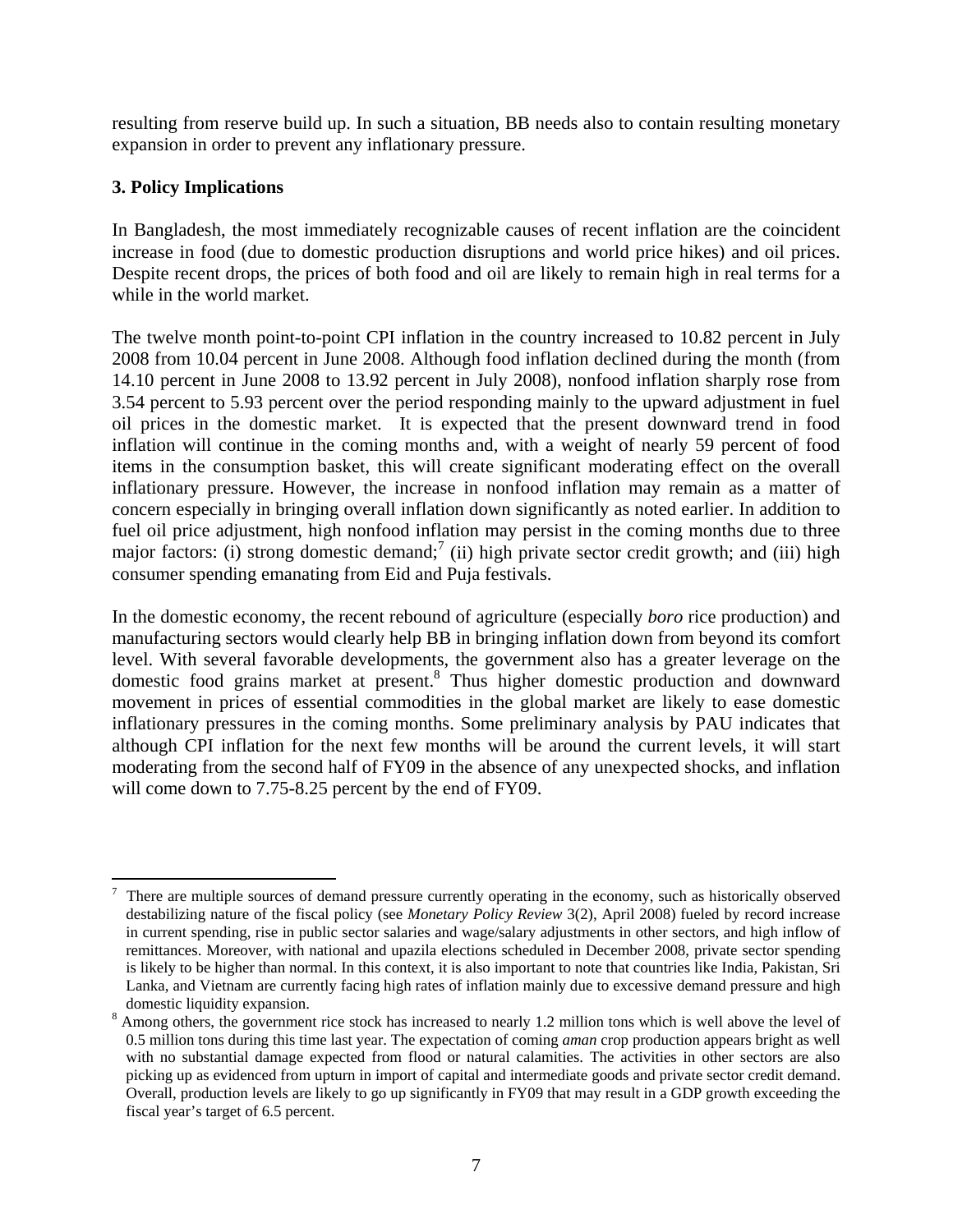In the face of these likely developments, BB's liquidity management in FY09 has to face three major challenges: *first,* injections from high fiscal deficit; *second,* liquidity implication arising from potentially high NFA; and *third,* limiting domestic liquidity at the programmed level in the face of strong credit demand by both public and private sectors.

The FY09 monetary program takes into account a total amount of government borrowing of Tk. 135 billion as envisaged in the FY09 budget. The amount includes government borrowing of around Tk. 68 billion from BB. For ensuring stability, it would be prudent for the government to keep the deficit within the budgeted amount especially keeping in view the compulsions of increasing government spending and challenges in meeting the ambitious revenue target.

With expected good growth in exports and remittances and slow down in import payments resulting from declining food and oil prices, NFA of the banking system is likely to become a major source of liquidity expansion in FY09. This will also have implications for exchange rate stability.

As identified earlier, several factors are likely to contribute to excessive liquidity expansion in FY09. It would therefore be appropriate for BB to explore a combination of actions for managing the liquidity situation. In this respect, it would also be important to recognize that raising the policy rates is not likely to be very effective under the present situation. $\frac{3}{9}$  $\frac{3}{9}$  $\frac{3}{9}$  If interest rates are raised, growth is likely to be sacrificed. But this would not have much impact on inflation since supply side factors are clearly not within BB's control. In such a situation, demand side measures will pay little dividend with growth sacrificed needlessly.

While the above may be true, it is important to recognize for policy purposes that although the root cause of current inflation lies in the supply side, the way inflation works is that, even if it has a supply side and/or external source, it starts to feed on itself after a point. At the present juncture, inflation in Bangladesh seems to have reached a similar situation. At this stage, BB needs to give clear signal and ensure that high inflation does not enter into the medium/long term expectations of the economic agents. If relatively high inflation is taken for granted, inflation would become a vicious cycle of its own. It is true that the shocks came from outside the monetary system, but what BB can do is to use its tools to contain it and ensure that it does not become a permanent feature.<sup>10</sup>

As a preemptive measure to limiting liquidity expansion, BB raised the repo rate from 8.50 percent to 8.75 percent on 17 September 2008 after a period of more than three years. The hike in the repo rate--the rate at which BB lends funds to the banks--has implications on other interest

 $\overline{a}$ 

<span id="page-7-0"></span><sup>&</sup>lt;sup>9</sup> The experience of several countries including India, Pakistan, and Vietnam of using central bank policy rates and CRR in containing domestic liquidity and inflation indicates that such measures are largely ineffective in the

<span id="page-7-1"></span><sup>&</sup>lt;sup>10</sup> In this context, it is important to consider the global developments. Despite consumption binge and mammoth current account deficit, the US has not raised interest rates in response to global inflationary pressures. On the contrary, US Federal Reserve loosened monetary policies in 2007, followed by loose fiscal policy by the US Government. With high food and oil prices to remain for some time in the global market, inflation is likely to come down eventually in response to global credit crunch. Under such a situation, the issue of equity comes to the forefront in terms of shouldering the burden of fighting globally generated inflation by raising interest rates and reducing growth by the less developed countries vis-à-vis the policies of the developed countries.